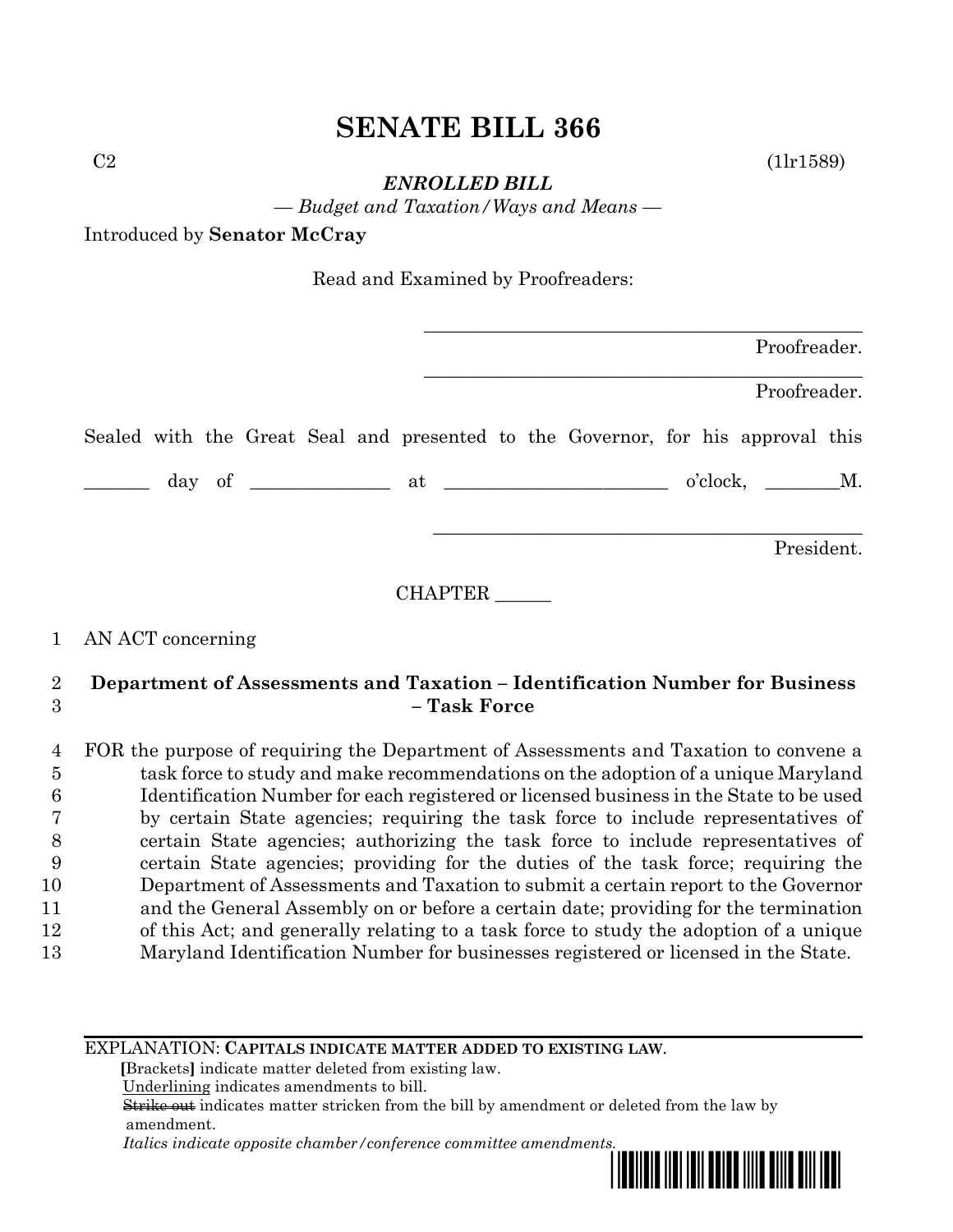**SENATE BILL 366**

 SECTION 1. BE IT ENACTED BY THE GENERAL ASSEMBLY OF MARYLAND, That:

 (a) The Department of Assessments and Taxation shall convene a task force to study and make recommendations on the adoption of a unique Maryland Identification Number for each business registered and licensed in the State to be used by specified State agencies.

 (b) (1) The task force shall consist of at least one representative from each of the following State agencies:

- (i) the Department of Assessments and Taxation;
- **(iii)** the Maryland Department of Health;
- 11 (iiii) *(iii)* the Maryland Department of Labor;
- 12  $\leftarrow$   $\leftarrow$  *(iii)* the Department of Natural Resources;
- 13  $\leftrightarrow(iv)$  the office of the Comptroller; and
- 14  $(v_i)(v_j)$  the office of the Secretary of State.
- (2) The task force may include representatives from any other State agency that registers or licenses a business in the State.
- (c) The task force shall:

 (1) study and make recommendations on the adoption of a unique Maryland Identification Number for each business registered and licensed by a State agency;

 (2) determine which State agencies could practicably use the Maryland Identification Number, including:

- 23 (i) the Department of Agriculture;
- 24 (ii) the Department of Human Services;
- 25 (iii) the Department of Natural Resources;
- 26 (iv) the Department of the Environment;
- (v) the Department of State Police;
- (vi) the Department of Transportation;